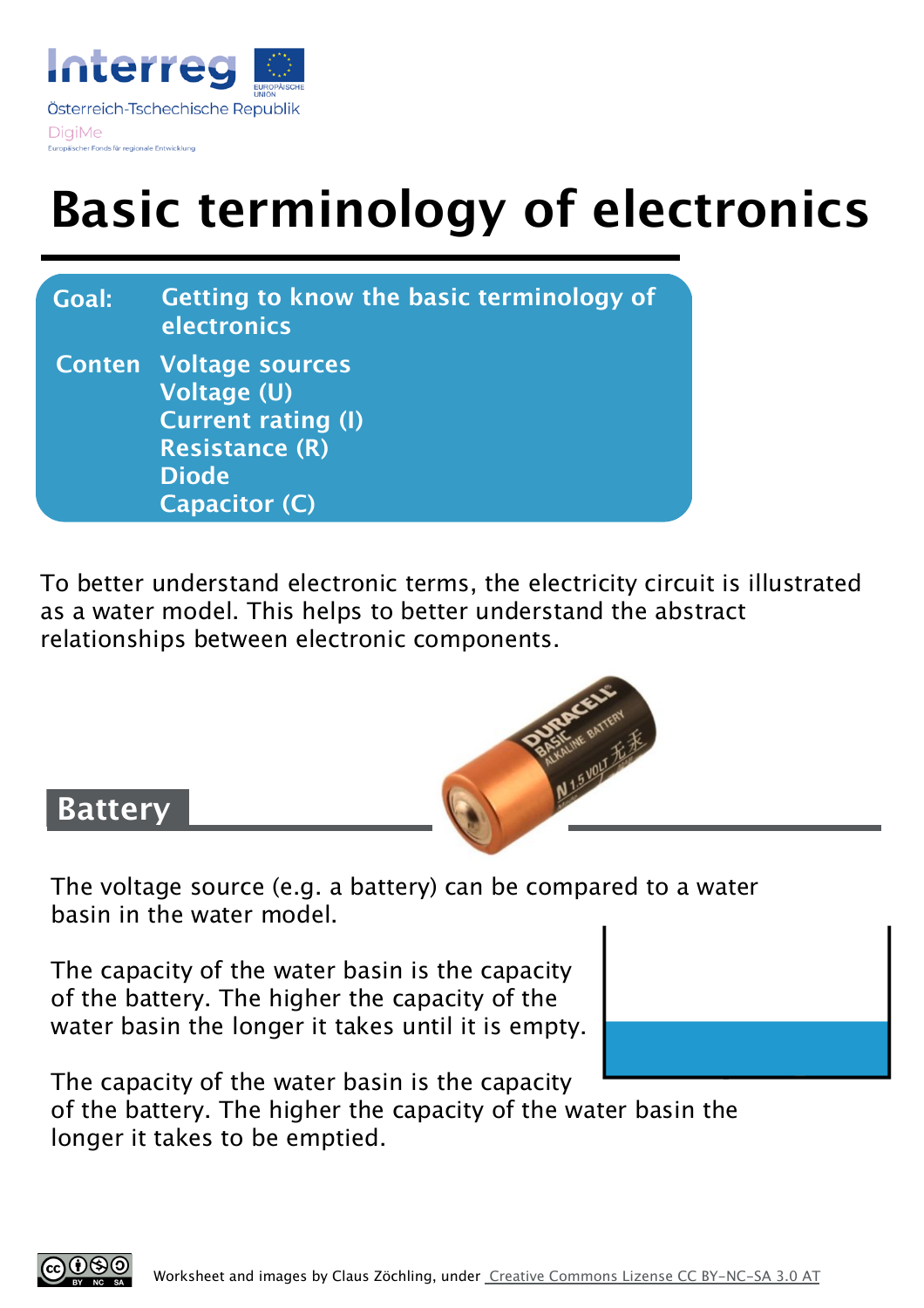Comparison with water model:

If you hold a hand in front of the pipe, you will feel the pressure of the water.



The higher the water level in the basin the higher the pressure. The pressure is generated because the water wants to move to a lower potential due to gravity.

If the water flows out of the basin, the pressure is reduced. This efect also occurs in batteries. Initially, it has a higher voltage which then lowly drops over time.

In electronic circuits, the current flow is also enabled by the electric voltage.



**Current rating** 



The water (number of water drops) flowing through the pipe in a specific time defines the flow rate of the water. If the crosssection of the pipe is lower, the water flow through the pipe is lower.

The equivalent to this is the current rating [I] in an electric circuit, which defines the flow rate of electrons. In electronics, the current rating specifies the current flow through the electric circuit.

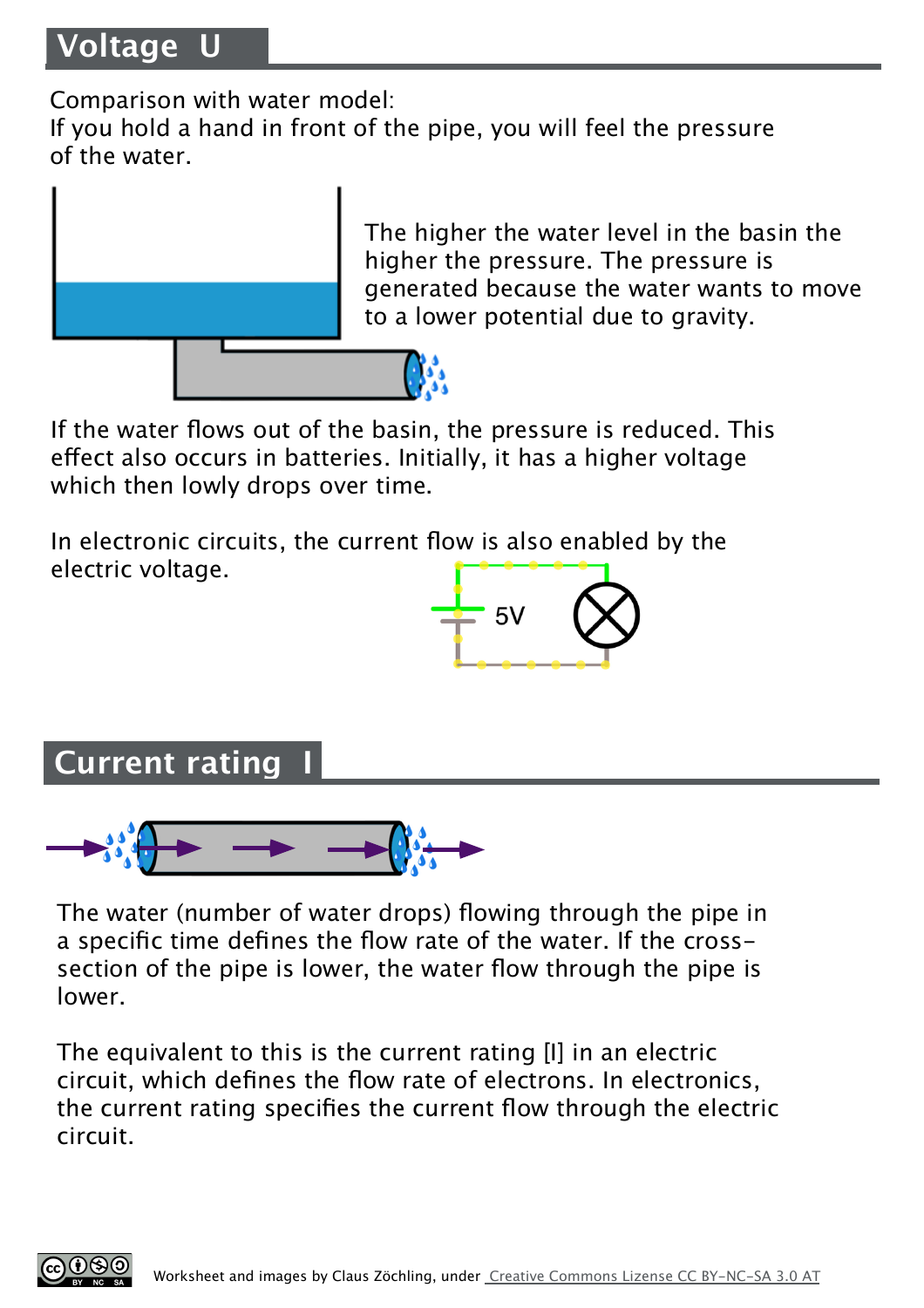

means of an electronic component, the resistor.

The higher the rating of the resistor the higher the resistance to the current, i.e. the current flow is reduced.

The reduction in diameter of the water pipe corresponds to electric resistance in a circuit.

The water flow through the pipe is restricted to a specific flow rate by the reduction in diameter. In the circuit, the current rating is also reduced.

# **Preview**

Detailed information on "Determination of resistance" and the application of "Ohm's Law" are provided in the lesson on "Light-emitting diodes".

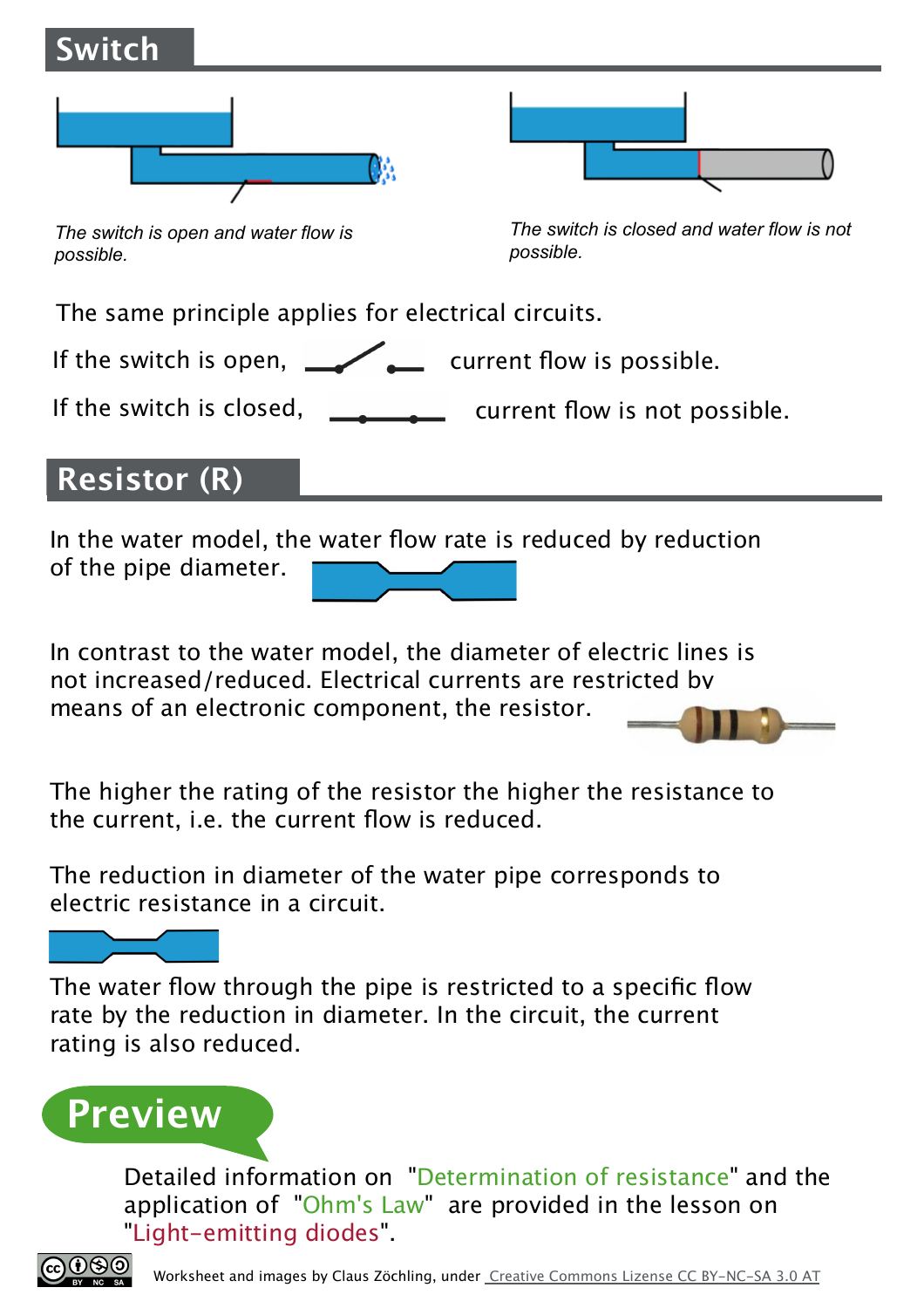## **Capacitor (C)**



A capacitor is a small storage device for electric charges. In the water model, this phenomenon can be illustrated by a plate attached to springs.

If there is a water flow through the pipe, it passes until the plate has reached the end of the piston. In an electric circuit, the current flow (applied by voltage) is maintained until the capacitor is charged.

If the water pressure (voltage) on the left side falls below the pressure on the right side, the plate is moved back to its neutral position and the water is pushed out of the line  $\Rightarrow$  the

# **Preview**

Detailed information and application examples are provided in the lesson on "Capacitors".

### **Diode**

In electronic circuits, diodes are used to ensure that the current flow is restricted to one direction. In the water model, this is realised by a valve.



If the water flow is in the intended direction, the valve is opened and the water flow can pass.



In case of a flow in the locked direction, the valve is closed and the water flow is interrupted.

Circuit symbol of diode



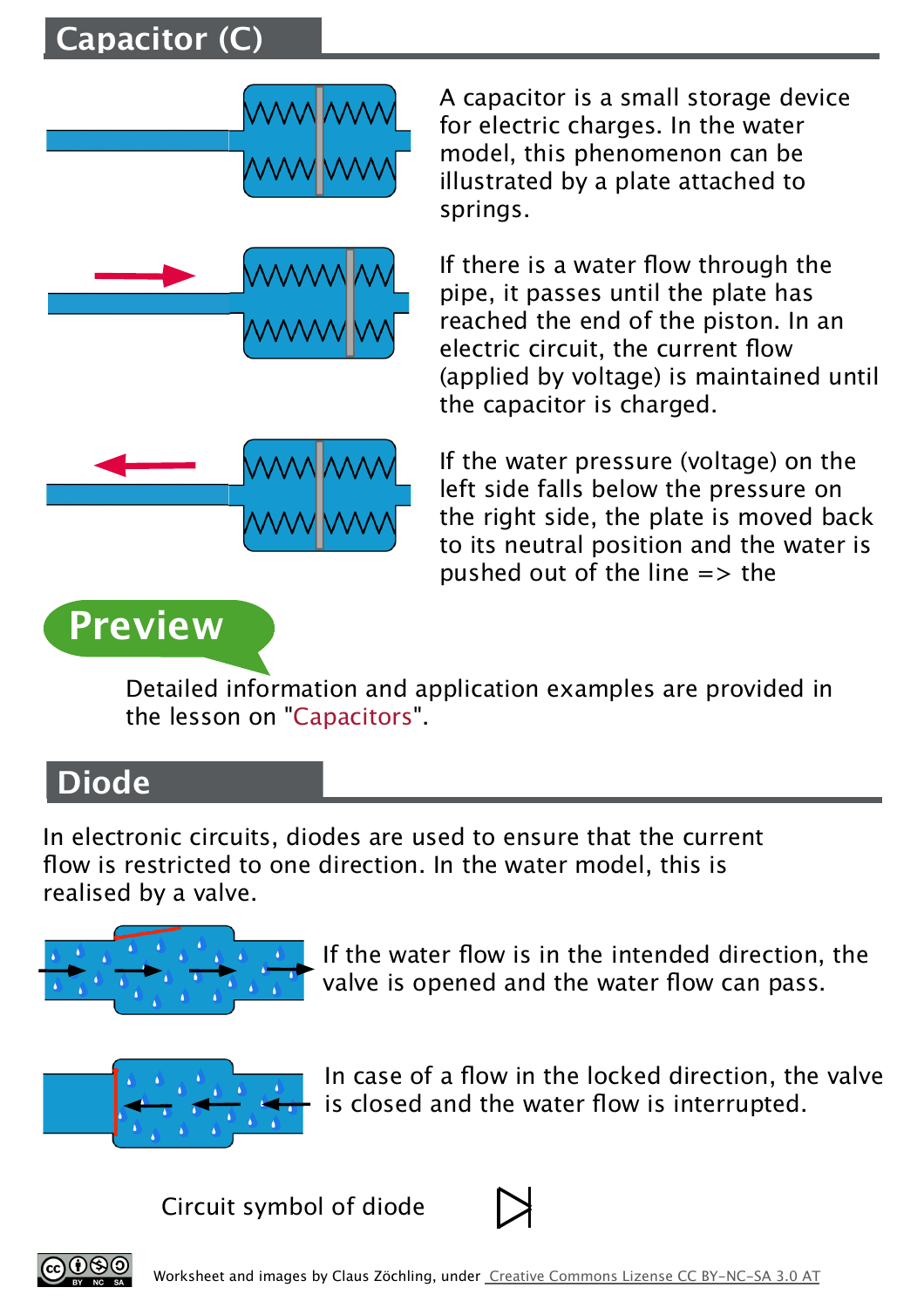Transistors can be used as switches or amplifiers. This phenomenon can also be easily illustrated in the water model.



Up to a specific pressure (approx. 0.7V), the small gate remains closed. This way, the main gate also remains closed and the water flow is not possible.

Afterwards, the small gate is opened, which also leads to opening of the connected main gate. As the main gate has a considerably higher capacity, the water flow is amplified.

This amplification effect is also applied by transistors in electric circuits.

Circuit symbol of transistor





Further information and application examples are provided in the Lessons on "**Transistors as switches or amplifiers**".